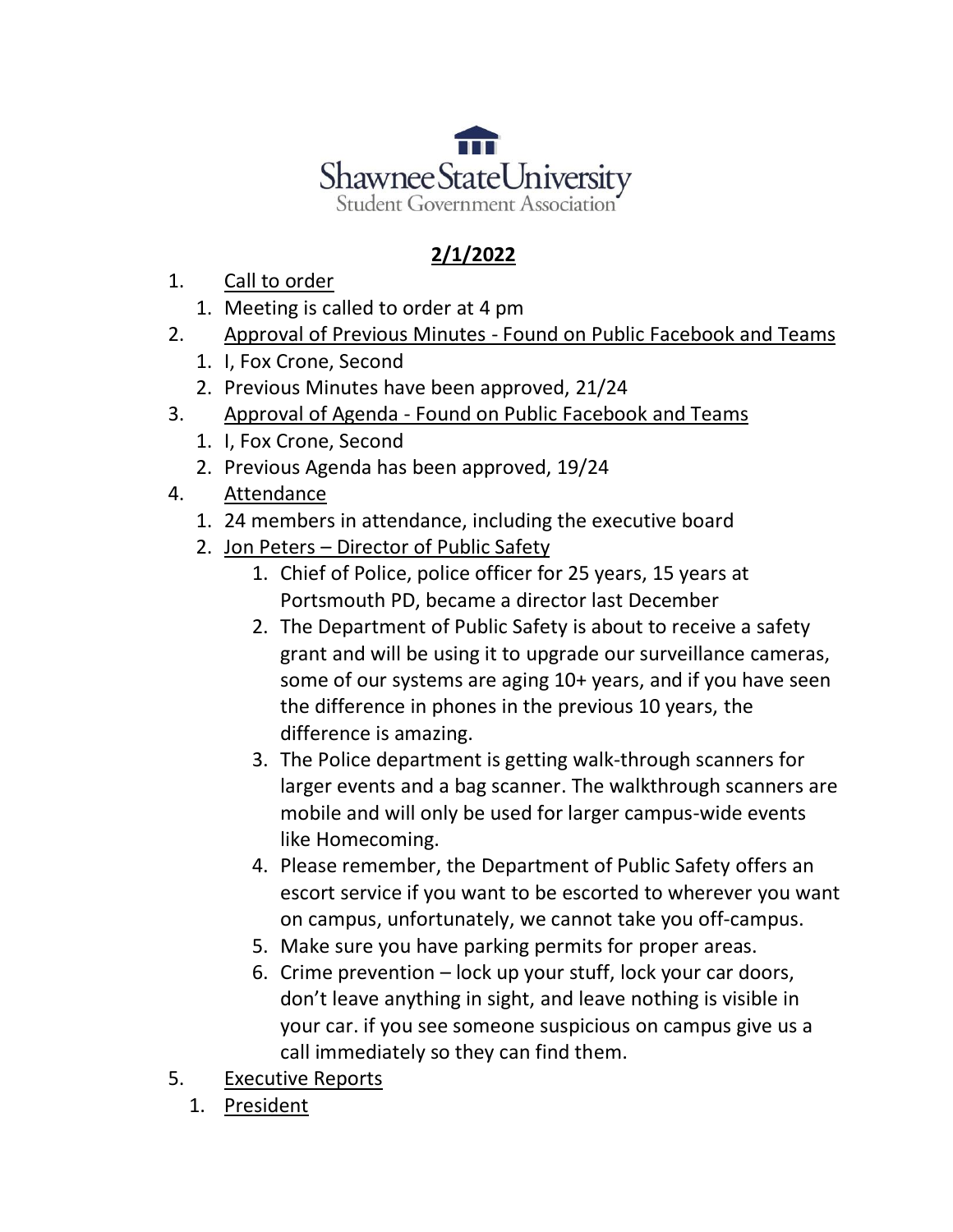- a. I had a meeting with Dr. Ahuja, and we went over the same kind of issues as I previously did with the president, about Covid, Delays, and Snow days.
- b. Last Summer the university switched over to the J1 system, and everyone gave lots of feedback. Thanks to that feedback we found some specific issues with the system, a team created a list of issues that needed to be fixed in J1. Things are changing and moving through, when the registration period comes around this semester, hopefully, many of them will be fixed.
- c. I still need information for the Board of Trustees meeting report, let Sofiia know if your clubs have done any cool events recently or want to be highlighted during the meeting.
- d. You should have received an email from Student Life, about Library sessions. If anyone is struggling to use blackboard or the library resources, it's a great opportunity to learn more about those sources. They will be covering Blackboard basics and how to research using online resources.
- 2. Vice President
	- 1. We will continue to be implementing Robert's Rules, just a quick review here's what we covered last week:
		- 1. Point of Privilege A complaint
		- 2. Point of Information Clarification of facts
		- 3. Point of order When the chair or other representatives are not following parliamentary order
		- 4. Point of Parliamentary Inquiry Confused about proceedings or rules
	- 2. New Robert Rule added: Amending a motion. Amendments can be posed for when changing the Student Government constitution and changing previous minutes. To start, address the chair then "I move to amend the motion by …." Then you add whatever you think needs amended. Amendments can't go further than the second amendment. Afterward, a vote to approve the amendment is needed.
- 3. Secretary
	- 1. Nothing to report
- 4. Club Coordinator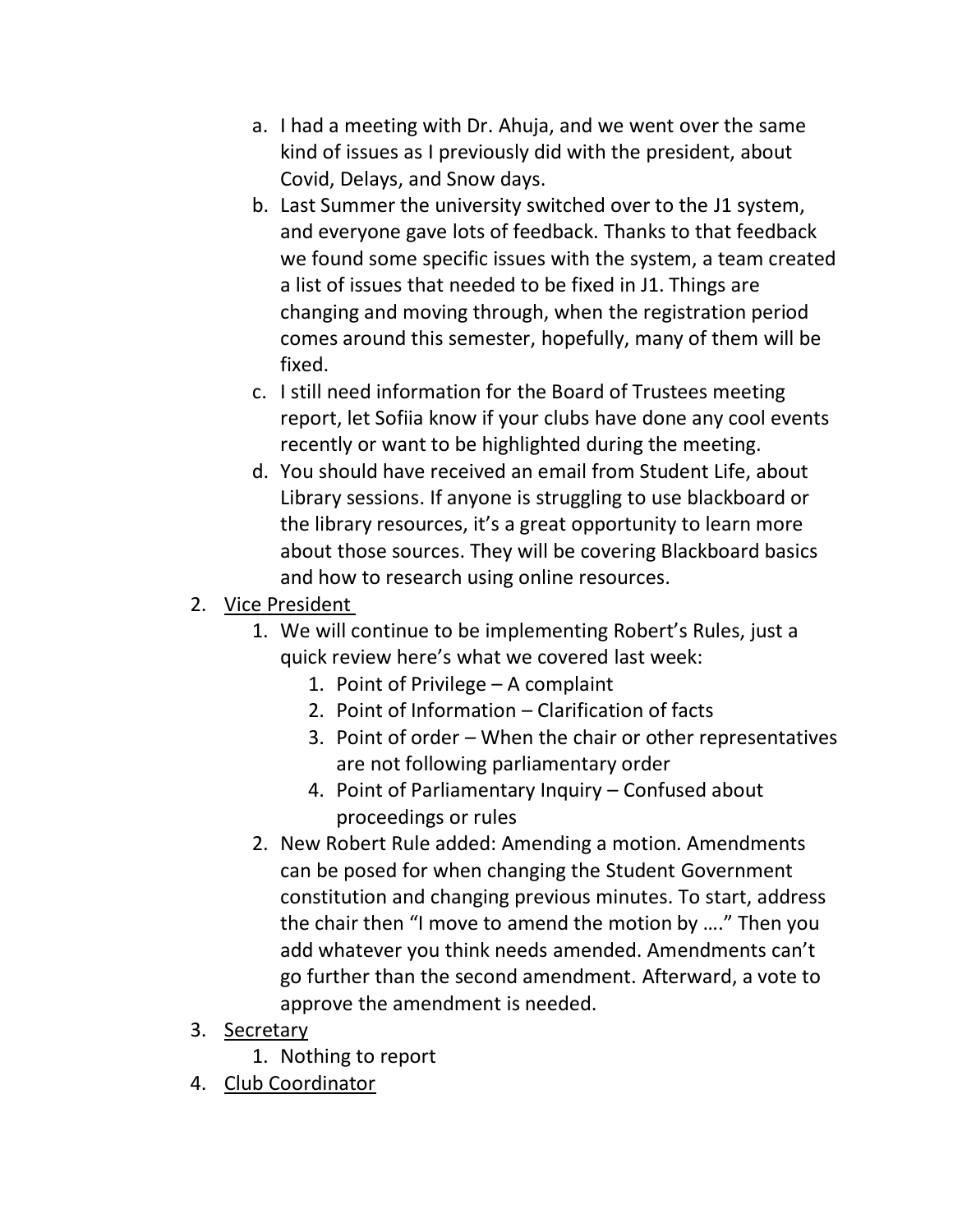- 1. Reminder that you must fill out a permission to spend form when using club funds, it is the same form as last year, simply fill out the organization info, and send it to [jcook@shawnee.edu](mailto:jcook@shawnee.edu) after finished. She will later send back a Docusign document that you sign to spend the funds.
- 2. We are starting club reporting this month, and every club must report once a month. To prevent clubs from getting assigned a time with nothing to report, clubs can sign up for specific times in the Microsoft teams at Club Report > Spring 2022 > Club Reports (SP22)
- 5. Advisor
	- 1. Hopefully everyone received an email about the Title 9 hazing training, I have been talking about it all semester and last semester. All students must be in compliance, we're counting on all of you to make sure all your club members are taking it.
	- 2. I have taken the training multiple times, very easy training to follow. Faculty and staff are also taking the training. If you haven't received the email, it's because the emails are staggered. If you still can't find it you might have to use the search email function to find it, it could also check your other email folder.
	- 3. Anyone that is considered a group of students must take the anti-hazing training, February and September are the 2 months of the year the college focuses on hazing training. Hazing is now a felony in Ohio.
	- 4. This Thursday (2/3/2022) we have a spring resource fair for everyone to attend, over 20 offices on campus will be at the fair, you can easily talk to anyone you may need to since all offices will be there, plus you have a chance to win some prizes.
	- 5. Any questions about Title 9 or Hazing training ask Tiffany Hartman
- 6. Public Views
	- 1. No new public views
- 7. Committee Reports
	- 1. Academic Affairs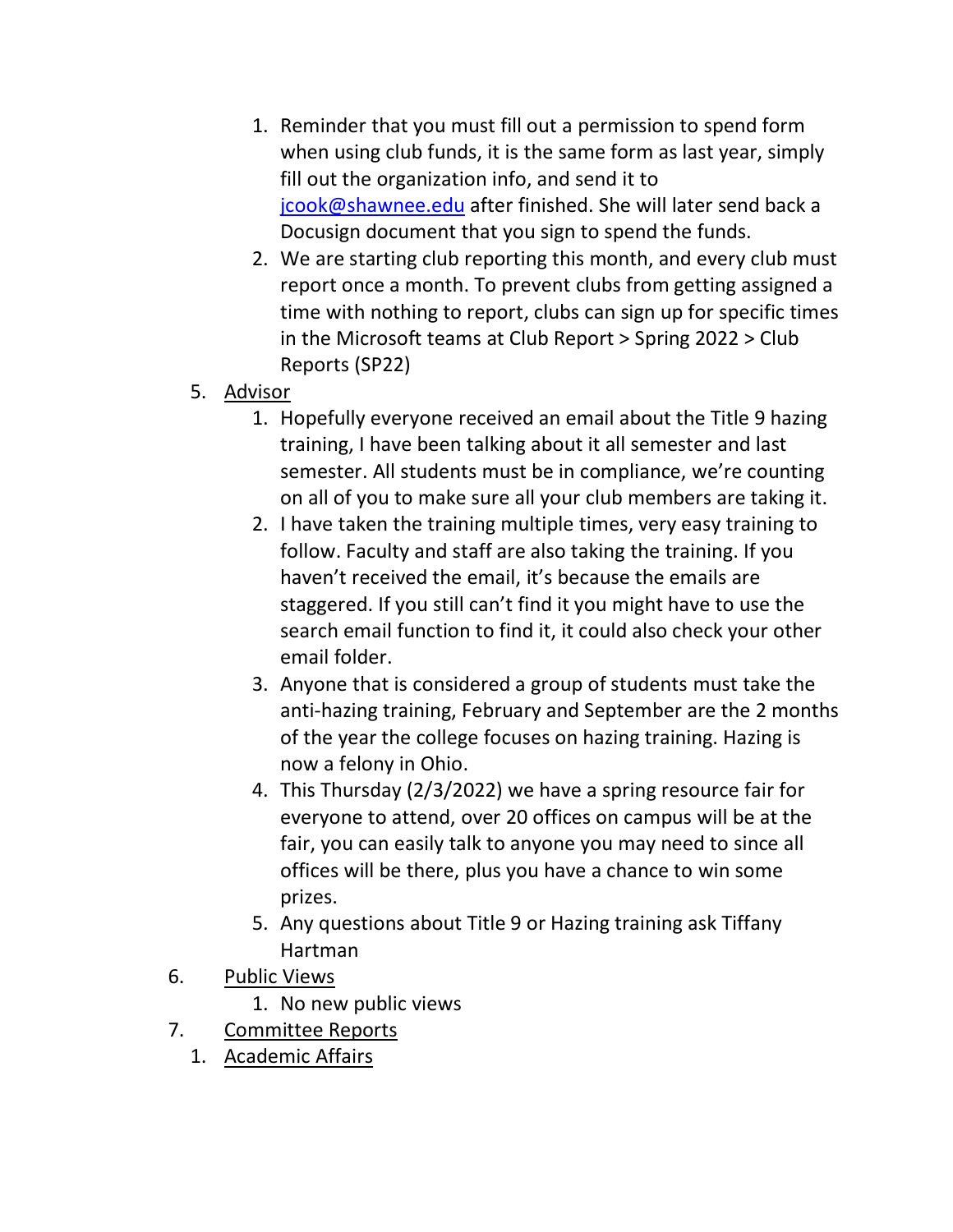- 1. Not met yet, first meeting next Thursday. Senators do committee reports on what everyone is working on
- 2. Organizational Affairs
	- 1. Not met yet, working on setting up the first meeting.
- 3. Student Affairs
	- 1. Not met yet, working on setting up the first meeting.
- 8. Organization Reports
	- 1. No reports
- 9. Old Business
	- 1. Club Approval
		- 1. The following clubs were approved last week:
			- 1. Student Veterans of America
			- 2. FGC @ Shawnee
			- 3. Skaggs House
			- 4. Pre-Med Club
			- 5. Illuminate Campus Ministry
			- 6. Tri-Beta
	- 2. Club Funding
		- 1. All previously mentioned clubs were funded.
- 10. New Business
	- 1. Club Approval
		- 1. Taylor Young moves to recommend a new club for approval: 1. Med Lab Club
		- 2. I, Fox Crone, Second
		- 3. The new club was approved, 18/24
	- 2. Club Funding
		- 1. Taylor Young moves to recommend a new club for funding:
			- 1. Med Lab Club
		- 2. I, Fox Crone, Second
		- 3. The new club was funded, 19/24

## 11. Announcements

1. Hayden Ridgeway – Shawnee GG – Saturday, Smash ultimate tournament, originally were going to have in ATC, no longer the case, held in UC Ballroom.

2. Delta phi Epsilon – We are having our recruitment week next week and will be tabling in UC if you are interested in joining a sorority come stop by.